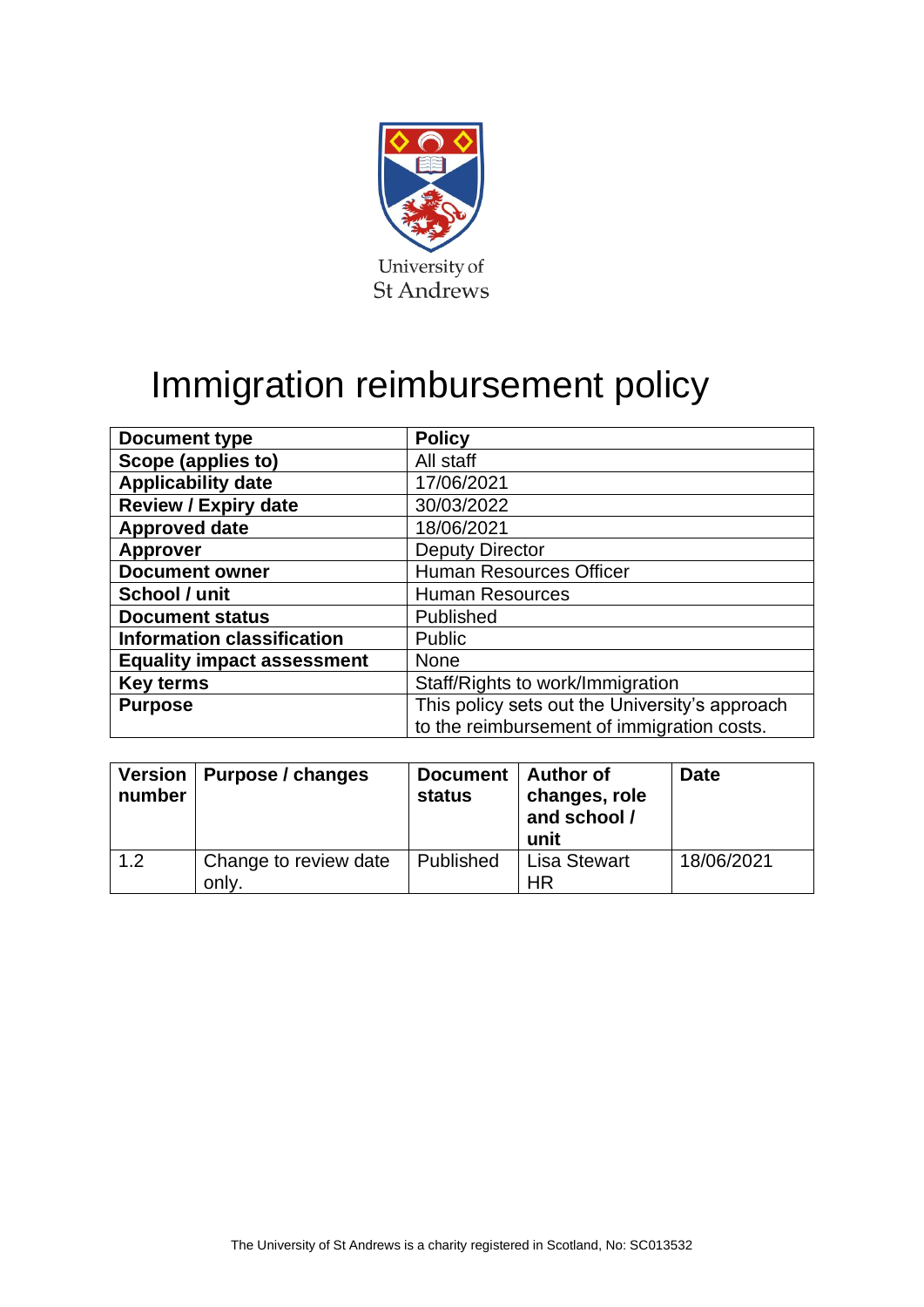### **Table of contents**

| $\mathbf{1}$ . | Introduction                           | 3              |
|----------------|----------------------------------------|----------------|
| 2.             | Tier 1                                 | 3              |
| 3.             | Tier 2                                 | 3              |
| 4.             | Tier <sub>5</sub>                      | 3              |
| 5.             | <b>NHS Surcharge</b>                   | $\overline{4}$ |
| 6.             | Settlement/ Indefinite Leave to Remain | $\overline{4}$ |
| 7.             | Other Immigration categories           | $\overline{4}$ |
| 8.             | General provisions                     | $\overline{4}$ |
| 9.             | Support                                | 5              |
|                |                                        |                |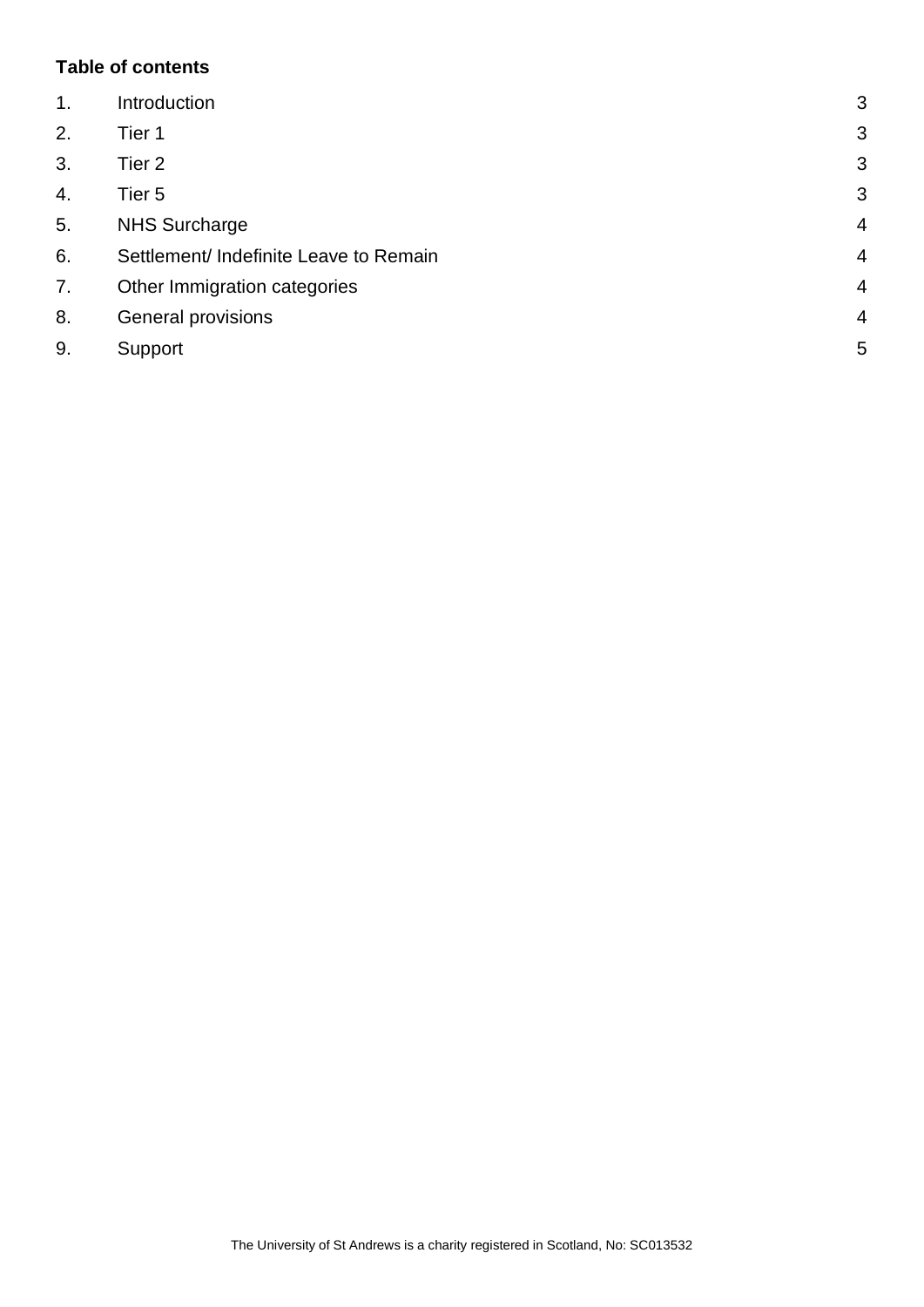#### <span id="page-2-0"></span>**1. Introduction**

- 1.1 The University of St Andrews recognises the advantages that migrant workers bring to the organisation and is committed to assisting, wherever possible, with the relocation and immigration processes.
- 1.2 This policy sets out the University's approach to the reimbursement of immigration costs and applies to both current and potential employees regardless of contractual status or grade.
- 1.3 Reimbursement of visa costs is managed by Human Resources and will be reimbursed to the employee upon production of their visa, valid proof of payment and completion of the staff expenses claim form.  Please note that reimbursement of immigration fees is regarded as a taxable earning and therefore subject to tax and NI deductions by the University

# <span id="page-2-1"></span>**2. Tier 1**

- 2.1 Human Resources **will not** reimburse any cost associated with obtaining a Tier 1 visa unless it is expressly agreed with the Office of the Principal or Director of Human Resources during the recruitment process and/or prior to submitting the application.  If an agreement is reached that the costs are to be reimbursed, then the following repayment clause will apply:
	- If the employee leaves within 6 months of the visa being issued, then they will repay 80% of the cost to the University;
	- If the employee leaves between 6 months and 12 months of the visa being issued, then they will repay 60% of the cost to the University;
	- If the employee leaves between 1 year and 18 months of the visa being issued, then they will repay 40% of the cost to the University;
	- If the employee leaves between 18 months and 2 years of the visa being issued, then they will repay 20% of the cost to the University;
	- After 2 years no repayment to the University is required.
- 2.2 This provision includes all sub-categories of Tier 1.

# <span id="page-2-2"></span>**3. Tier 2**

- 3.1 Human Resources will pay the cost of the Tier 2 Certificate of Sponsorship directly to UK Visa and Immigration.
- 3.2 Human Resources will **only reimburse the postal visa application fee** for the employee and their dependant(s) under Tier 2 (General).
- 3.3 Human Resources will not reimburse any additional costs incurred by the employee and their dependant(s) in obtaining their visa including but not limited to postage fees, biometric processing fees, Police Registration Fees, test fees, or any travel costs to obtain the visa or have biometrics taken.  Any exceptions to this must be expressly agreed with the Office of the Principal or Director of Human Resources prior to submitting a visa application.

#### <span id="page-2-3"></span>**4. Tier 5**

4.1 Human Resources will pay the cost of the Tier 5 Certificate of Sponsorship directly UK Visa and Immigration.  However Human Resources **will not** reimburse any cost incurred by the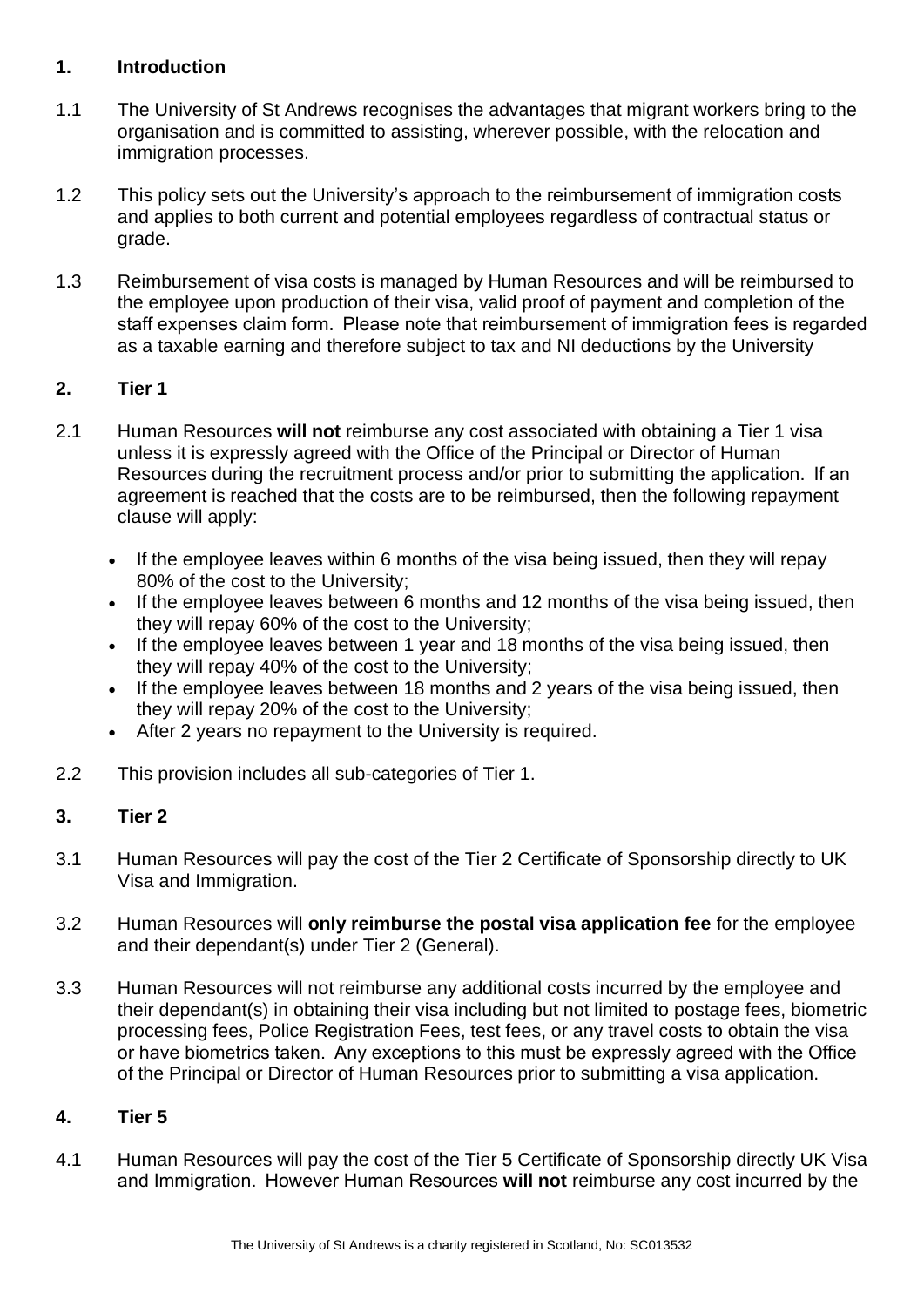employee and their dependants in obtaining their visa application or their dependant(s) visa under Tier 5.

# <span id="page-3-0"></span>**5. NHS Surcharge**

5.1 The UK government has introduced the requirement that all migrants applying or extending their visa pay an NHS Surcharge as part of their application. This is in addition to the visa application fee.  The NHS Surcharge fee is payable in advance by the migrant before the visa will be granted. The surcharge also applies to the main migrant as well as each dependant.

#### **5.2 Human Resources will only reimburse the NHS Surcharge for the employee and their dependant(s) under Tier 2 (General).**

5.3 Please note the NHS surcharge does not apply to those applying for Indefinite Leave to Remain.

# <span id="page-3-1"></span>**6. Settlement / Indefinite Leave to Remain**

- 6.1 Human Resources will only reimburse the cost of settlement (also known as Indefinite Leave to Remain) for employees that are, at the time of their settlement application, employed on a Tier 2 visa sponsored by the University.  Any exemptions to this rule must be expressly agreed with the Office of the Principal or Director of Human Resources prior to submitting the settlement application.
- 6.2 The settlement postal application fee for the employee and their dependant(s) is reimbursed by Human Resources, on the basis that if the employee leaves the University, voluntarily, within 2 years of their visa being issued then the following repayment clause will apply:
	- If the employee leaves within 6 months of the visa being issued, then they will repay 80% of the cost to the University;
	- If the employee leaves between 6 months and 12 months of the visa being issued, then they will repay 60% of the cost to the University;
	- If the employee leaves between 1 year and 18 months of the visa being issued, then they will repay 40% of the cost to the University;
	- If the employee leaves between 18 months and 2 years of the visa being issued, then they will repay 20% of the cost to the University;
	- After 2 years no repayment to the University is required.
- 6.3 Human Resources will not reimburse any additional costs incurred by the employee and their dependant(s) in obtaining their visa including but not limited to postage fees, biometric processing fees, Police Registration Fees, Life in UK test fee, or any travel costs to obtain the visa or have biometrics taken.

# <span id="page-3-2"></span>**7. Other Immigration categories**

7.1 Human Resources will not reimburse any costs associated with any other immigration category such as, but not limited to, UK Ancestry Visa, UK Citizenship, Naturalisation, Right of Abode, or EEA Family Permit unless expressly agreed, in advance of submitting the visa application, with the Office of the Principal and/or Director of Human Resources.